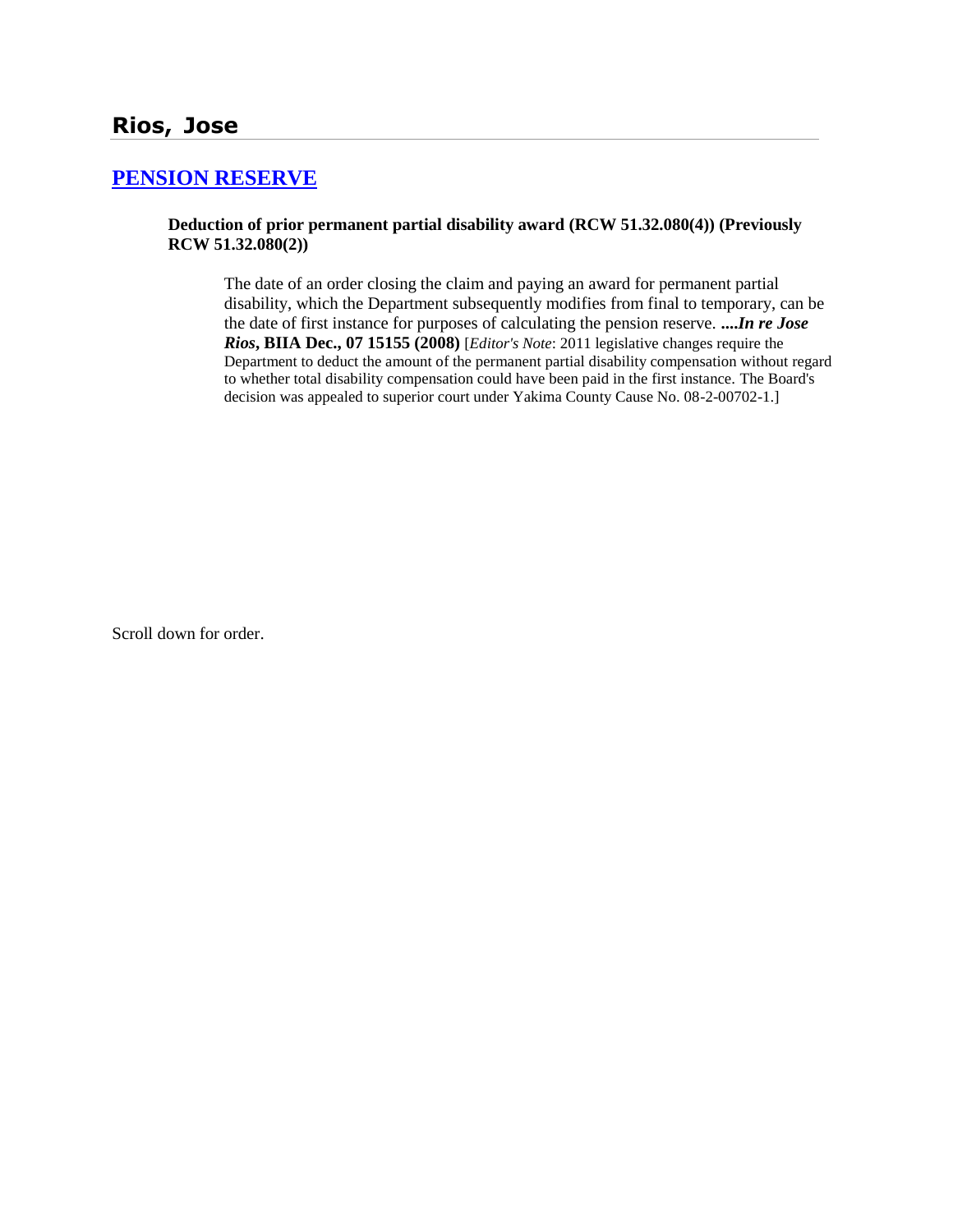# **BEFORE THE BOARD OF INDUSTRIAL INSURANCE APPEALS STATE OF WASHINGTON**

**)**

1

**IN RE: JOSE RIOS ) DOCKET NO. 07 15155**

**CLAIM NO. Y-236773 ) DECISION AND ORDER**

APPEARANCES:

2

3 4

5 6 Claimant, Jose Rios, by Smart, Connell & Childers, P.S., per Darrell K. Smart

7 8 9 Employer, Washington Fruit & Produce Company, by Washington State Farm Bureau, None

10 11 12 Department of Labor and Industries, by The Office of the Attorney General, per Steve Vinyard, Assistant

13 14 15 16 17 18 19 20 21 22 23 The claimant, Jose Rios, filed an appeal with the Board of Industrial Insurance Appeals on May 1, 2007, from an order of the Department of Labor and Industries dated April 11, 2007. In the order dated April 11, 2007, the Department determined that the order was issued to comply with the order issued by the Board of Industrial Insurance Appeals on April 6, 2007, in Docket No. 06 21844; terminated time-loss compensation benefits effective October 25, 2006; denied time-loss benefits for the period of October 26, 2006, through November 7, 2006; declared the worker totally and permanently disabled, placed him on pension effective November 8, 2006; and determined that medical treatment will not be covered after the effective pension date. In its April 11, 2007 order, the Department also declared that the \$7,455.81 previously paid to the worker for permanent partial disability would be deducted from the pension reserve, resulting in a permanent reduction of the monthly pension benefit. **REVERSED AND REMANDED**.

**DECISION**

25 26 27 28 Pursuant to RCW 51.52.104 and RCW 51.52.106, this matter is before the Board for review and decision on a timely Petition for Review filed by the claimant to a Proposed Decision and Order issued on November 8, 2007, in which the industrial appeals judge affirmed the order of the Department dated April 11, 2007.

29 30 31 The Board has reviewed the evidentiary rulings in the record of proceedings and finds that no prejudicial error was committed. The rulings are affirmed. We have amended the Jurisdictional History to include the April 6, 2007 Order on Agreement of Parties, a copy of which was submitted

32

24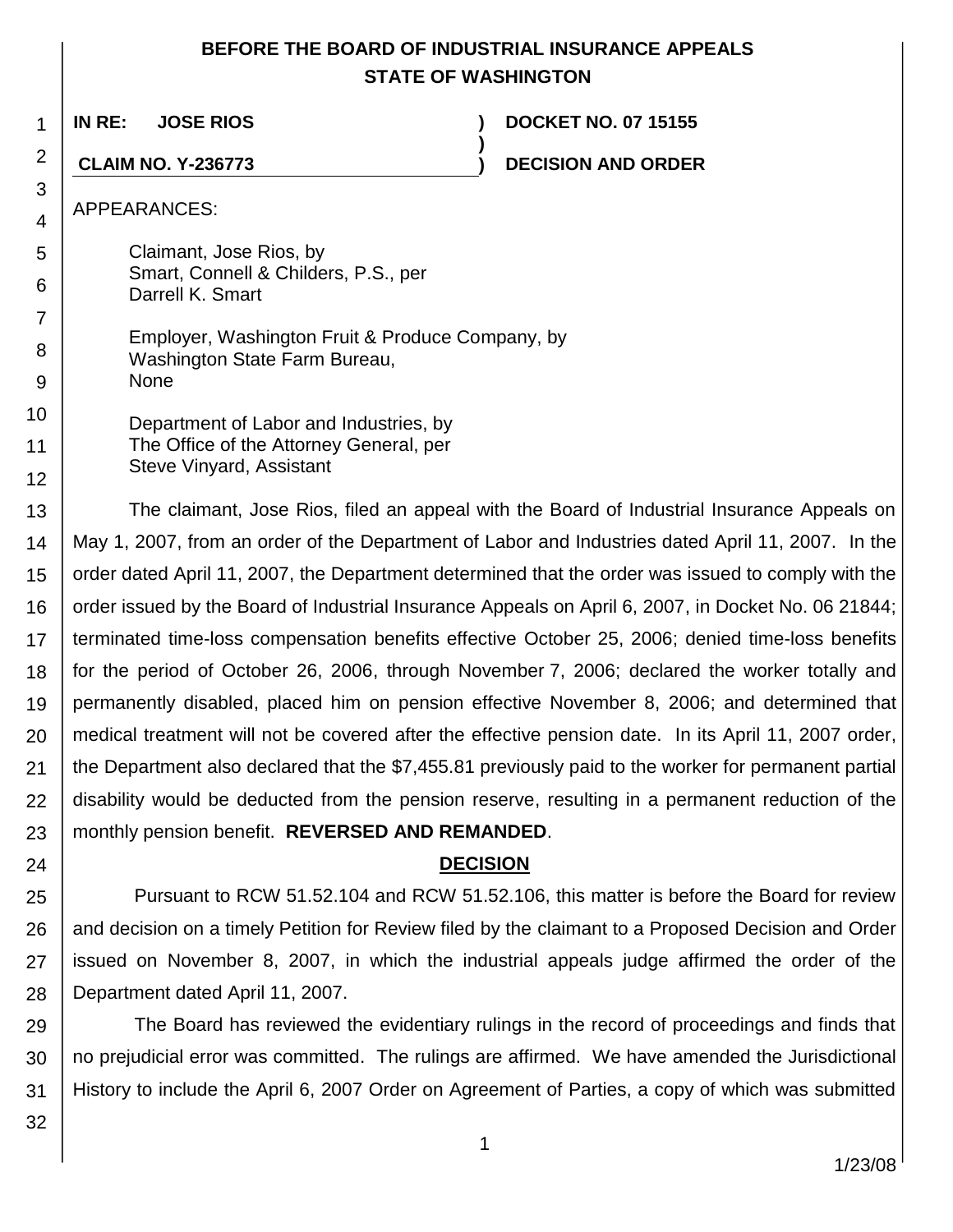1 2 by each party with their respective Motion for Summary Judgment. The Department order that is the subject of this appeal was based in part on that order.

3 4 5 6 The claimant filed a Motion for Summary Judgment and the Department filed a Cross-Motion for Summary Judgment. We have reviewed the motions, the memoranda in support of the motions, and the attached exhibits. The facts are not in dispute and the parties are entitled to judgment as a matter of law.

7 8 9 10 11 12 13 14 15 16 17 18 19 20 21 22 23 This decision is based on these undisputed facts. The Department allowed the claim filed by Mr. Rios for an industrial injury that occurred on July 25, 2002. On May 27, 2004, the Department issued an order that closed the claim with a permanent partial disability rating equal to Category 2, permanent dorso-lumbar and/or lumbosacral impairments, and issued a warrant in the amount of \$7,455.81, as the award for that impairment. On August 11, 2004, following the claimant's timely appeal, the Department modified its May 27, 2004 order from final to temporary, allowed the claim to remain open for authorized treatment and benefits, and declared that the award for permanent partial disability would be considered an advance against any future benefits payable from the accident fund. It appears that the Department resumed payment of time-loss compensation to the claimant. On November 8, 2006, the Department again issued an order that closed the claim with the same rating for permanent partial disability that was set out in the May 27, 2004 order. No warrant was issued with that order. The claimant's appeal from that order was resolved with a Board Order on Agreement of Parties, which found as of November 8, 2006, Mr. Rios was totally and permanently disabled, and entitled to pension. The Department issued an order that complied with the Order on Agreement of Parties and deducted \$7,455.81 from the pension reserve, which represents the entire impairment award the claimant received on May 27, 2004.

24 25 26 27 The issue in this appeal is whether the deduction was proper. We find that a deduction of \$7,455.81 is improper. We remand to the Department to calculate any deduction pursuant to RCW 51.32.080(4), using May 27, 2004, as the date of first instance, without regard to interest or temporary disability benefits paid to Mr. Rios between May 27, 2004, and November 8, 2006.

28 29 30 The statutory authority to reduce the pension reserve when an injured worker's status is changed from permanent partial disability to permanent total disability is found in RCW 51.32.080(4), which at the time relevant to this appeal read:

31 32 If permanent partial disability compensation is followed by permanent total disability, any portion of the permanent partial disability, which

2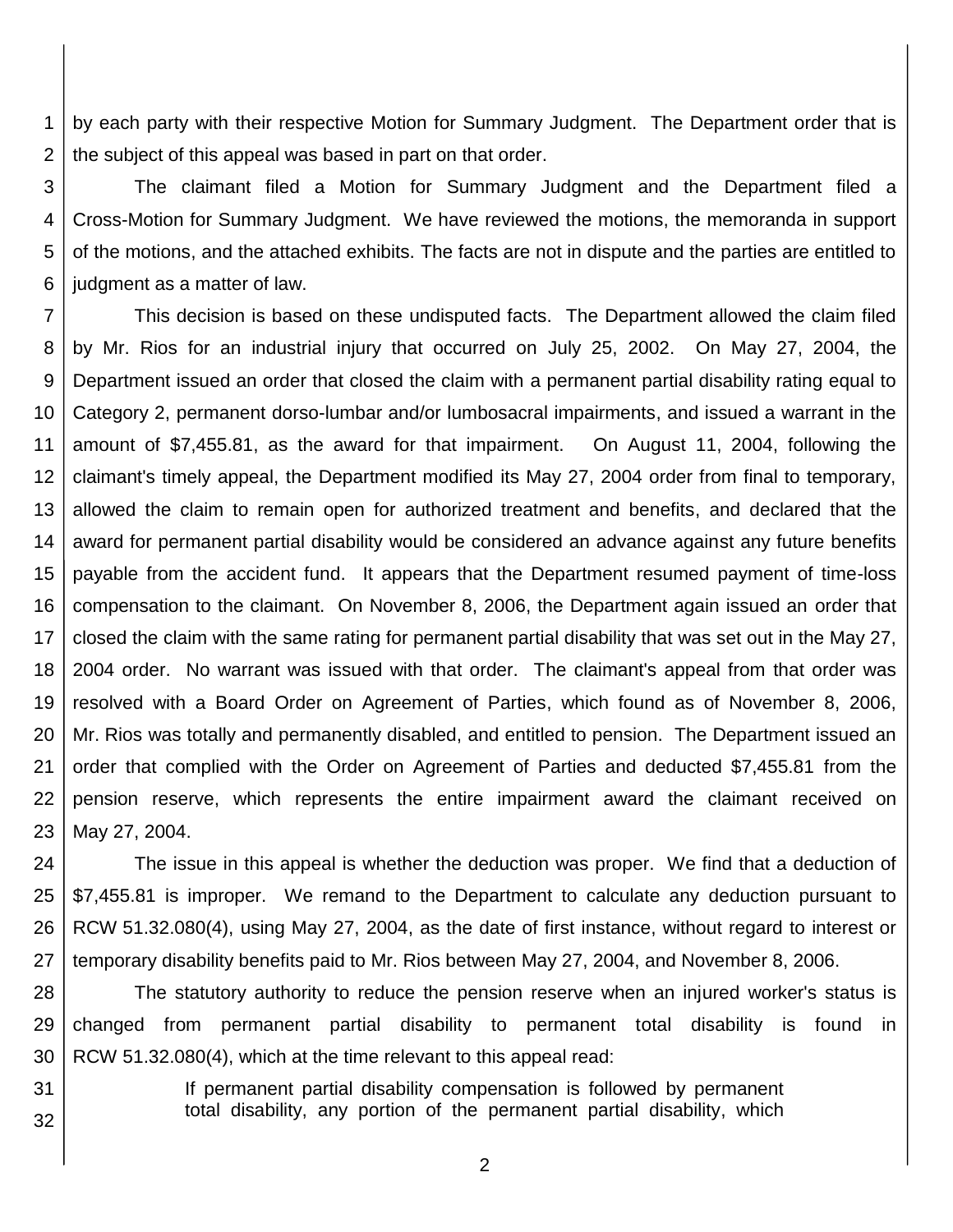exceeds the amount that would have been paid the injured worker if permanent total disability compensation had been paid in the **first instance,** shall be deducted from the pension reserve of such injured worker and his or her monthly compensation payments shall be reduced accordingly. (Emphasis added.)

5 6 7 8 9 10 11 There is no statutory definition of the term "first instance." The definition of first instance as the date of the first order issued by the Department that establishes permanent partial disability, whether that order becomes final or not and without regard to subsequent orders that may close and then reopen the claim, comes from case law. *Stuckey v. Department of Labor & Indus.,*  129 Wn.2d 289 (1996); *In re Michael Woodley,* BIIA Dec., 01 16625 (2002); *In re Eddie Maupin,*  BIIA Dec. 04 14768 (2005); and *Jacobsen v. Department of Labor & Indus.,* 127 Wn.App. 384 (2005).

12 13 14 15 16 17 The first Department order that established a permanent partial disability for Mr. Rios was issued on May 27, 2004. After Mr. Rios appealed the May 27, 2004 order, the Department reassumed jurisdiction and issued an order on August 11, 2004, which changed the order of May 27, 2004, from final to temporary, allowed the claim to remain open for medical treatment and other appropriate benefits, and noted that the permanent partial disability award would be considered an advance against any future benefits payable from the accident fund.

18 19 20 21 22 23 24 25 26 27 28 The industrial appeals judge relied on *Woodley* to hold that the order issued on May 27, 2004, does not constitute the date of first instance pursuant to RCW 51.32.080(4) because in *Woodley*, we held that mere advances on permanent partial disability should not be construed as the date of first instance. The action the Department took with regard to Mr. Woodley is different from the action they took with regard to Mr. Rios. Mr. Woodley received advance payments for permanent partial disability on April 12, 1985, April 26, 1985, and November 13, 1986, **before** the Department issued the first order that determined the extent of disability. That order was issued on February 5, 1987, and that then was the date of first instance in the Woodley case. That is true even though the February 5, 1987 order was protested, the claim was closed with an increased award for permanent partial disability, the claim was reopened, and finally closed with a pension effective December 16, 2000.

29 30 The point of our holding in Woodley is that "first instance" within the meaning of the statute is the date of the **first** Department determination of impairment. The significant event is the

31 32

1

2

3

4

3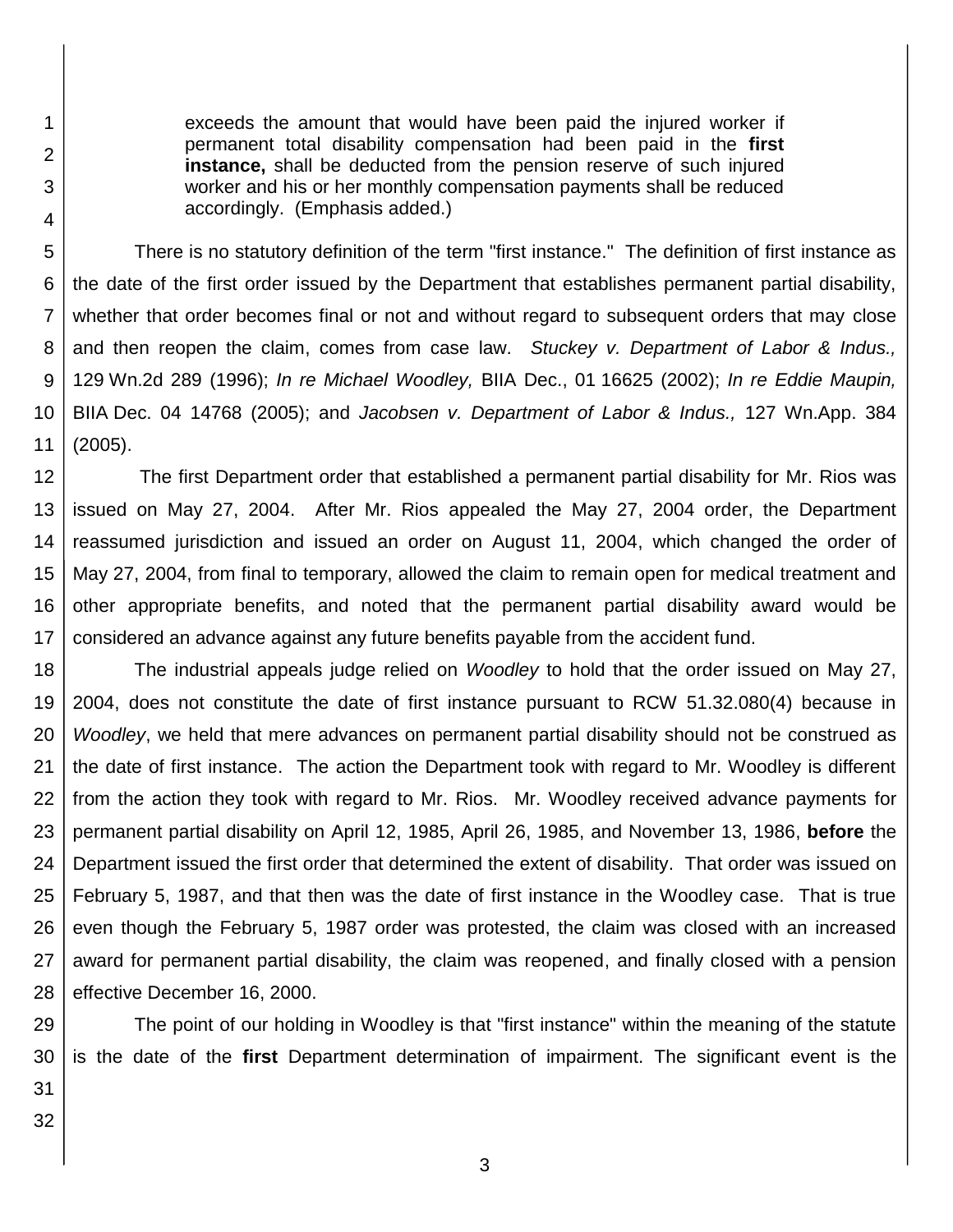1 2 3 determination of permanent partial disability. The Department's subsequent decision to treat an award paid to an injured worker as an advance against future benefits has no impact on that determination.

4 5 6 7 8 9 The Department order dated April 11, 2007, is reversed and the matter remanded to the Department with direction to determine if any portion of the permanent partial disability compensation exceeds the amount that would have been paid if permanent total disability had been paid on May 27, 2004, to deduct any excess from the pension reserve, and reduce the monthly compensation accordingly. Pursuant to *Jacobsen*, the time-loss compensation paid to the claimant after issuance of the May 27, 2004 order cannot be factored into the calculation.

10

25

26

27

28

29

30

31

32

## **FINDINGS OF FACT**

- 11 12 13 14 1. On August 5, 2002, the claimant, Jose Rios, filed an Application for Benefits, in which he alleged an injury to his back and left leg on July 25, 2002, during the course of his employment with Washington Fruit & Produce Company. The claim was allowed and benefits provided.
- 15 16 On May 27, 2004, the Department issued an order in which it closed the claim with an award for permanent partial disability as described by Category 2, permanent dorso-lumbar and lumbo-sacral impairments.
- 17 18 19 On June 30, 2004, following the claimant's June 9, 2004 appeal of the May 27, 2004 order, the Department held the May 27, 2004 order in abeyance.
- 20 21 22 23 24 On August 11, 2004, the Department issued an order in which it changed its order dated May 27, 2004, from final to temporary and allowed the claim to remain open for authorized treatment and benefits. The award for permanent partial disability paid in the amount of \$7,455.81 was considered an advance against any future benefits payable from the accident fund.
	- On November 8, 2006, the Department issued an order in which it closed the claim with an award for permanent partial disability as described by Category 2, permanent dorso-lumbar and/or lumbo-sacral impairments. No warrant was issued.

On November 27, 2006, the claimant appealed the Department order dated November 8, 2006, to the Board of Industrial Insurance Appeals.

On April 6, 2007, the Board issued an Order on Agreement of Parties in which it directed the Department to award the claimant permanent total disability benefits effective November 8, 2006.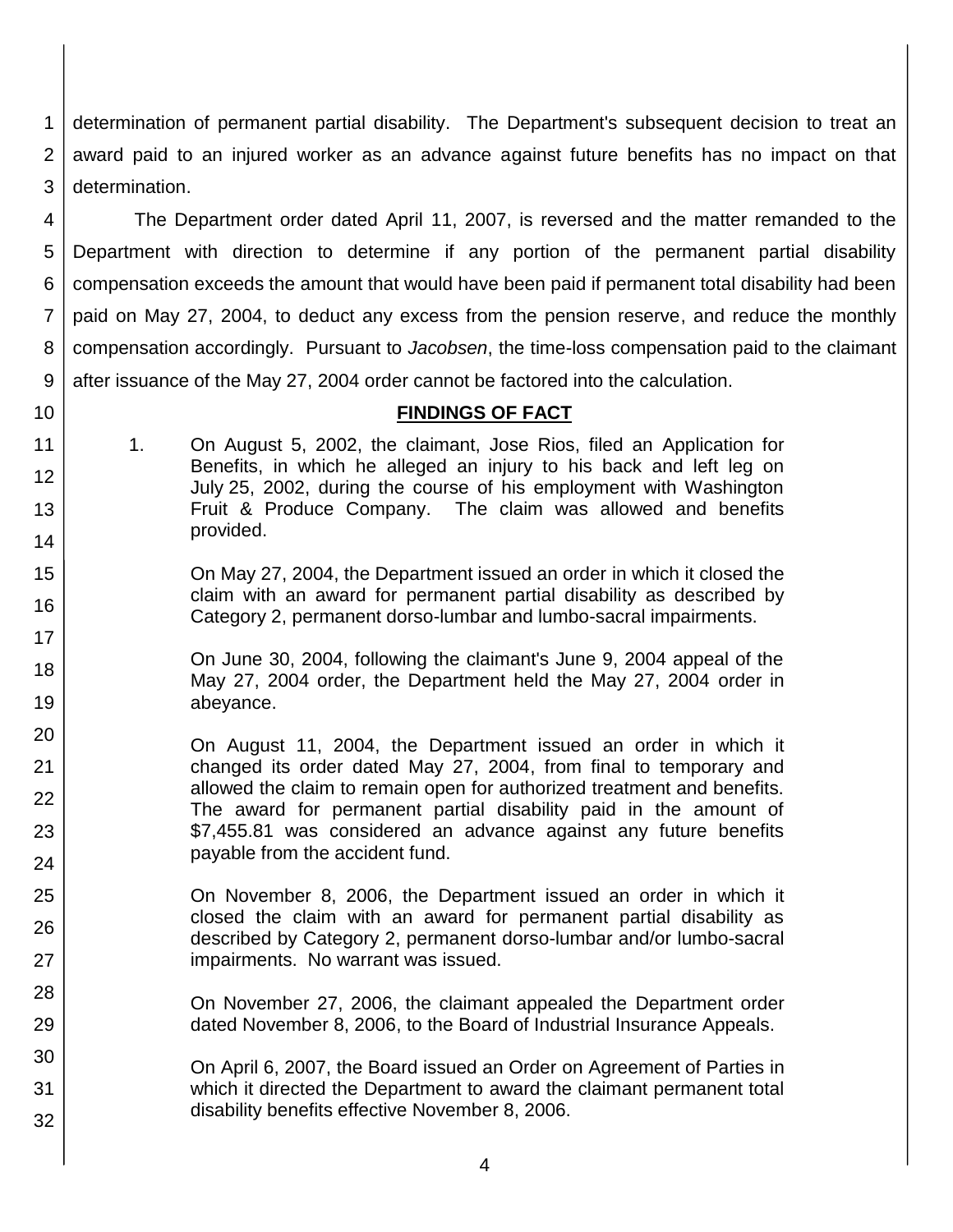- 1 2 3 4 5 6 7 8 9 10 11 12 13 14 15 16 17 18 19 20 21 22 23 24 25 26 27 28 29 30 31 32 On April 11, 2007, the Department issued an order in which it placed the claimant on pension effective November 8, 2006, and deducted from the pension reserve the sum of \$7,455.81 previously paid to the claimant as an award for permanent partial disability. On May 1, 2007, the claimant filed an appeal from the Department order dated April 11, 2007, with the Board of Industrial Insurance Appeals. On May 31, 2007, and on June 11, 2007, the Board issued Orders Extending Time to Act on Appeal. On June 13, 2007, the Board issued an Order Granting Appeal and assigned the appeal Docket No. 07 15155. 2. The claimant, Jose Rios, has an allowed claim for an injury sustained on July 25, 2002, during the course of his employment with Washington Fruit & Produce Company. 3. The affidavits and exhibits submitted by the parties demonstrate that there are no genuine issues as to any material facts. **CONCLUSIONS OF LAW** 1. The Board of Industrial Insurance Appeals has jurisdiction over the parties to and the subject matter of this appeal. 2. The claimant is entitled to a decision as a matter of law as contemplated by CR 56. 3. The Department order issued on May 27, 2004, was the first order issued by the Department in which it established permanent partial disability, and is the date of first instance as contemplated by RCW 51.32.080(4). 4. The Department order dated April 11, 2007, is incorrect insofar as it deducted \$7,455.81, previously paid to the worker for permanent partial disability. The claim is remanded to the Department to recalculate the pension reserve based on May 27, 2004, as the date of first instance, without regard to interest or time-loss compensation benefits paid to the claimant between May 27, 2004, and April 11, 2007, and, pursuant to the Board Order on Agreement of Parties dated April 6, 2007, terminate
	- 5